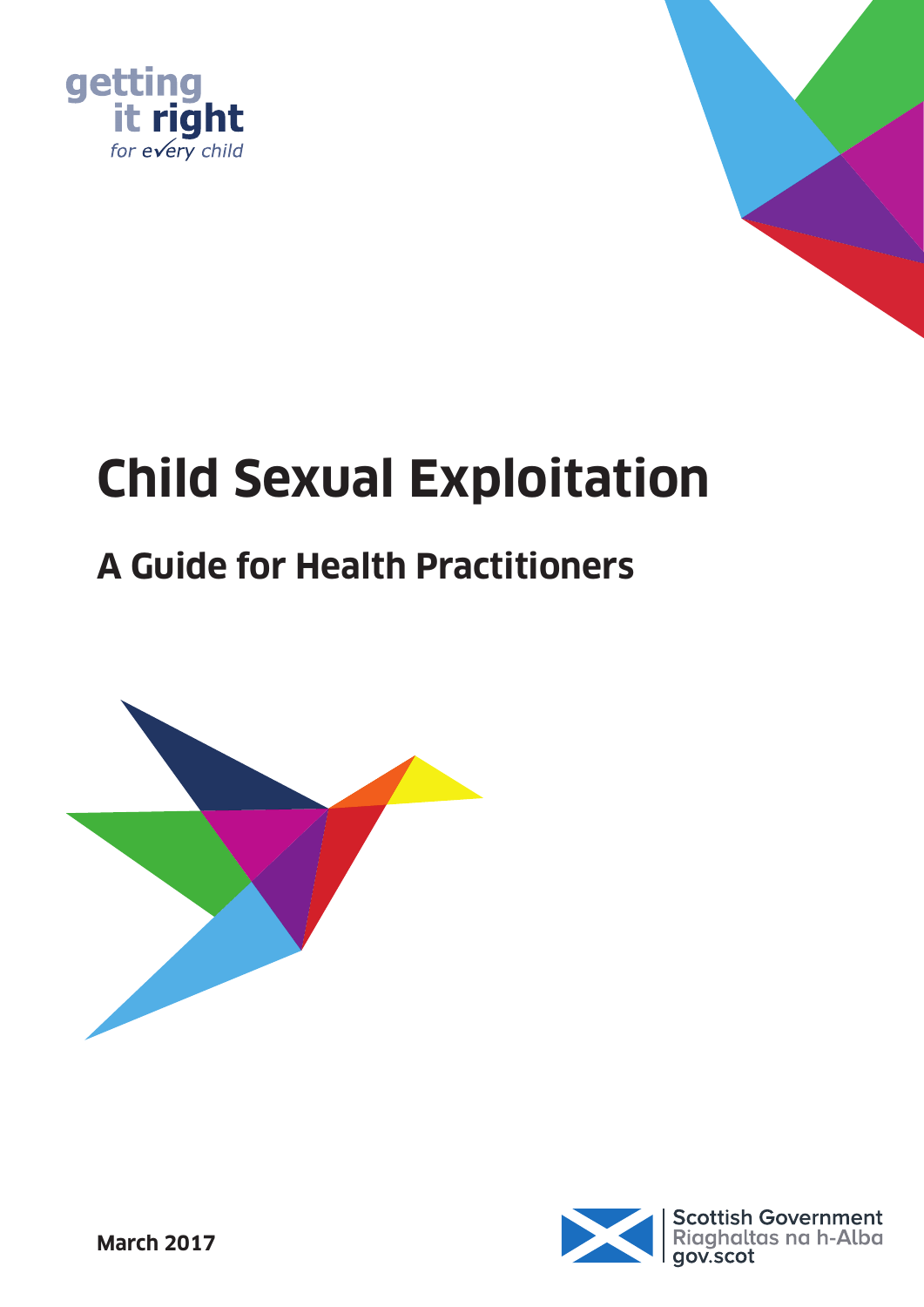# **Contents**

| 1. Introduction                                                          | 4  |
|--------------------------------------------------------------------------|----|
| 2. Definition                                                            | 5  |
| 3. Why health practitioners should be aware of child sexual exploitation | 6  |
| 4. Spotting the signs                                                    | 8  |
| 5. Barriers to disclosing                                                | 10 |
| 6. Young people at particular risk                                       | 10 |
| 7. What young people want from a health practitioner                     | 12 |
| 8. Responding and Key Learning Outcomes                                  | 14 |
| Appendices                                                               |    |
| Appendix 1: Resources                                                    | 15 |
| Appendix 2: References                                                   | 17 |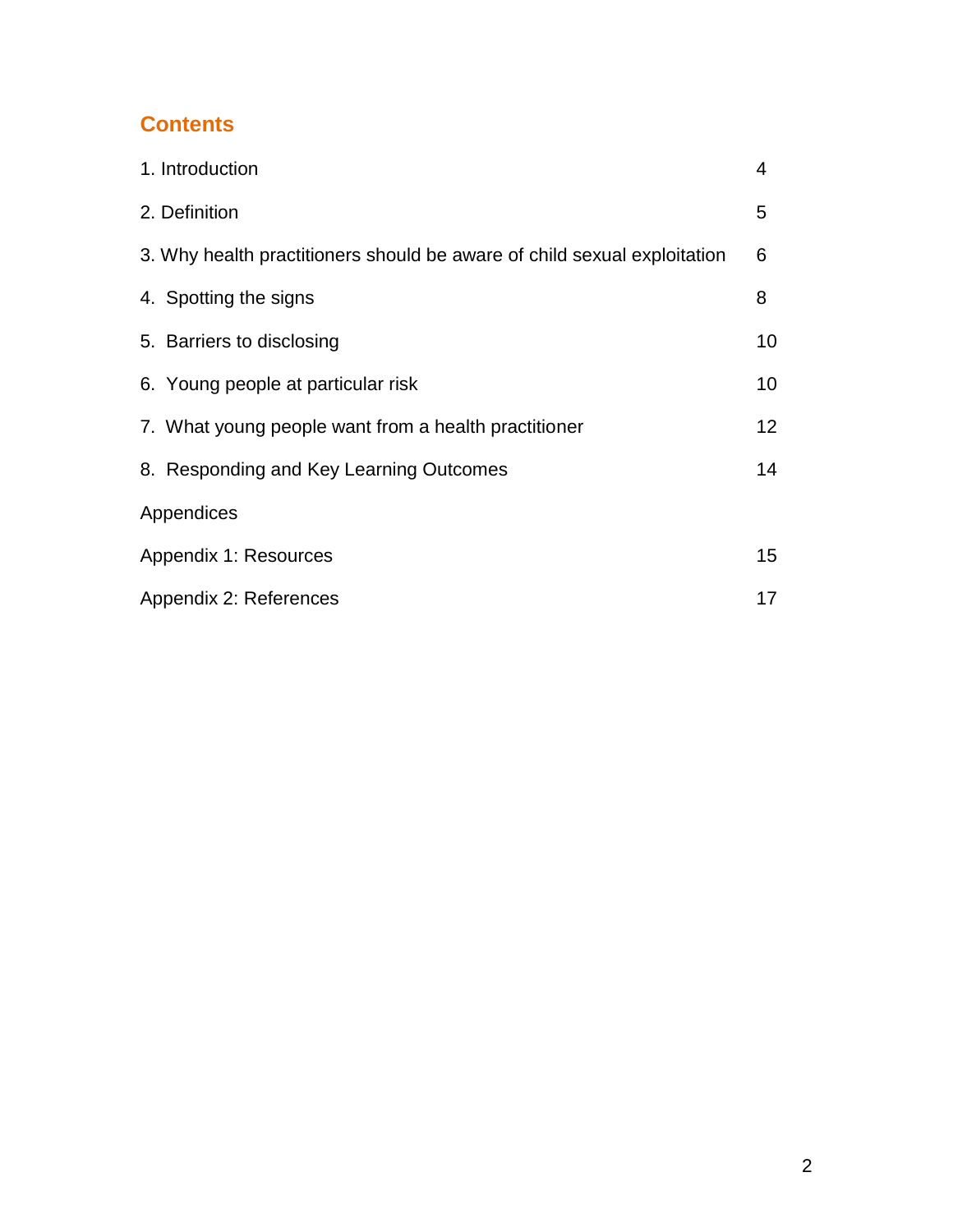# **Key Learning Outcomes**

- **Be aware and alert to possible indicators of child sexual exploitation.**
- **Ask questions when you have concerns.**
- **Consider accessing further information from health record systems or by calling another health professional who may know the young person.**
- **Use the screening/risk assessment tools available to record concerns and guide your decisions.**
- **If in doubt, seek advice from a more experienced colleague, e.g. Child Protection Paediatrician or Child Protection Advisor.**
- **If you have a concern, make a referral in line with local Child Protection procedures.**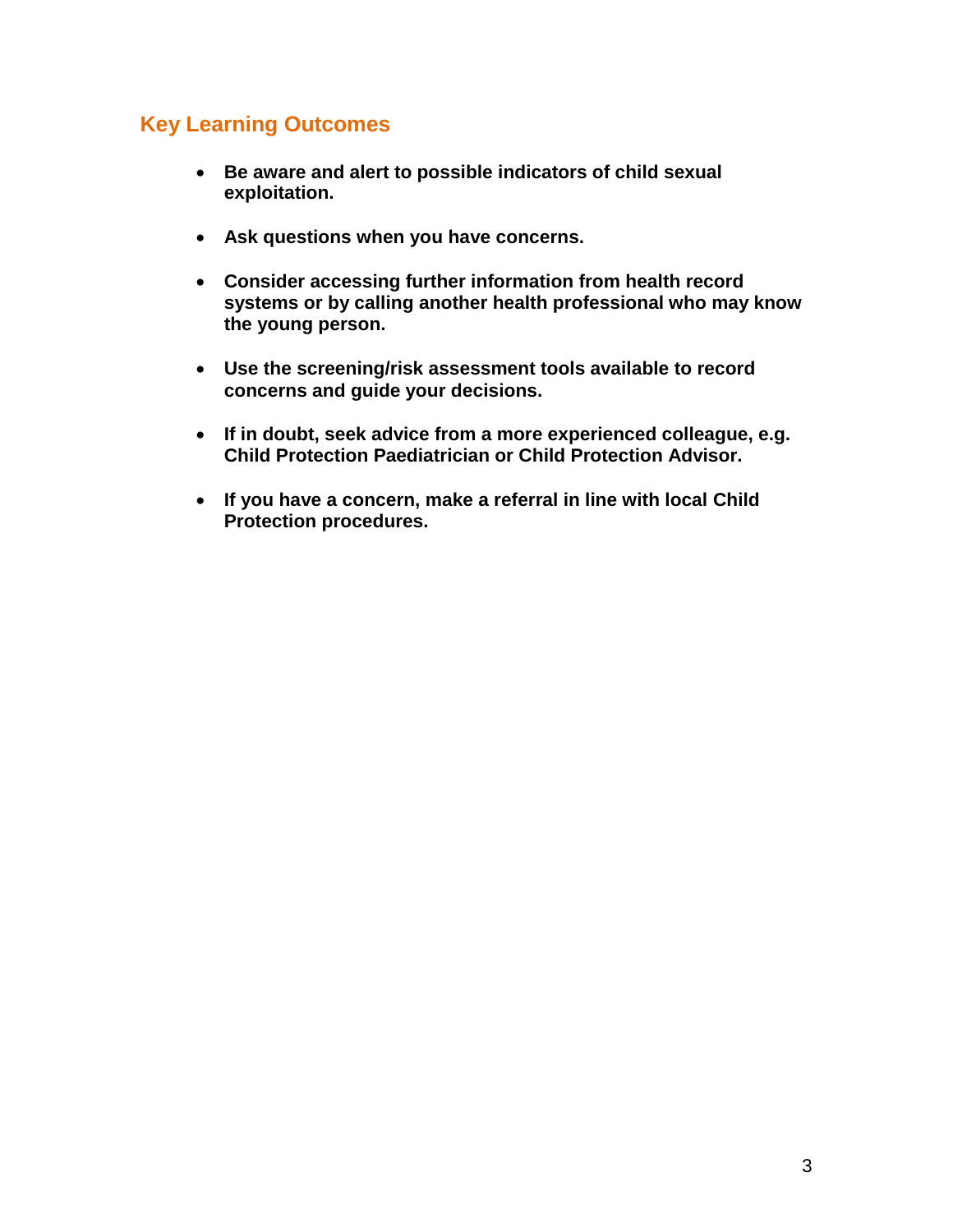### **1. Introduction**

Child sexual exploitation is child abuse and like any form of abuse can have a devastating impact on victims and their families.

It is vital that we are able to identify a child or young person at risk of or experiencing sexual exploitation in the first instance, in order to remove their risk of harm and ensure that they receive appropriate, high quality support.

Tackling child sexual exploitation is set within the wider context of Scottish Government activity to improve the wellbeing of children and young people, and to tackle all forms of child abuse and neglect.

The [National Action Plan to Prevent and Tackle Child Sexual Exploitation,](http://www.gov.scot/Resource/0049/00497283.pdf) updated in 2016 set outcomes to be progressed to achieve our aim of eliminating child sexual exploitation in Scotland. The following guidance contributes to the outcomes of reducing the risk of sexual exploitation through prevention and early identification.

#### **Purpose of Guidance**

Children and young people at risk of child sexual exploitation may present across a range of health settings and in a variety of ways.

This guidance is for health practitioners in Scotland, to outline their role in identifying and responding to a child or young person who may be at risk or affected by sexual exploitation.

It aims to:

- Ensure **practitioners are alert to** this form of complex child abuse.
- Help practitioners **spot the signs** that a child or young person may be at risk of, or be experiencing child sexual exploitation.
- Emphasise that **child sexual exploitation is a form of child abuse**, and **requires a child protection response.**
- Outline the **responsibilities of health practitioners to take action** in line with local NHS Board and Child Protection Committee Child Protection procedures, including sharing information.
- Highlight the **importance of appropriate communication** with children and young people in helping to identify and respond to disclosures.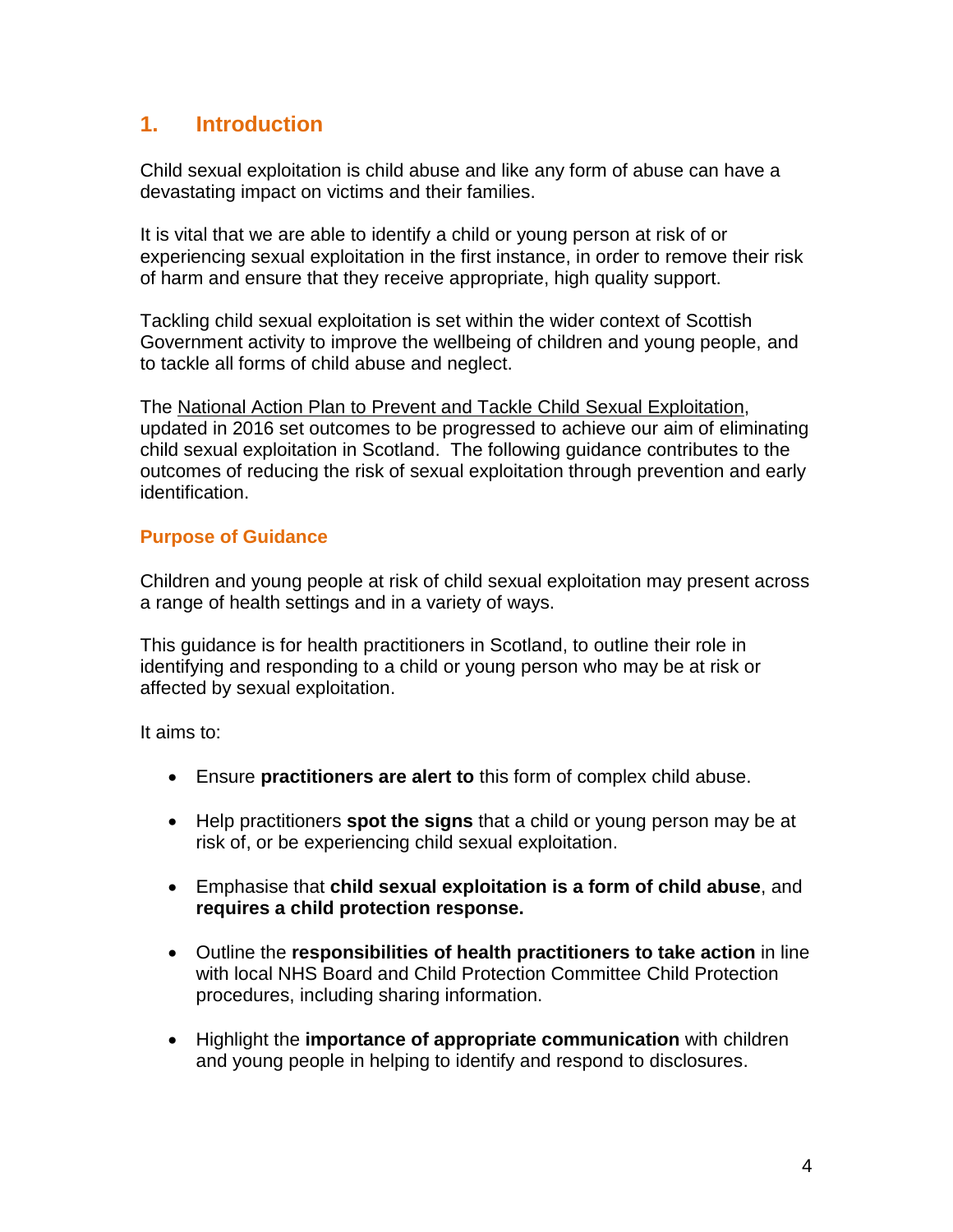The guidance expands on information on child sexual exploitation contained within existing [National Guidance for Child Protection in Scotland,](http://www.gov.scot/Resource/0045/00450733.pdf) 2014 and encourages a response in line with local Child or Adult Protection processes, and should be read in conjunction with those documents.

Practitioners should make use of existing resources, tools and training available to them within their local NHS Board area.

#### **Vulnerable Young People**

Any young person until the age of 18 can be vulnerable to child sexual exploitation. Where the young person is between the ages of 16 and 18, the procedures to be followed will depend on the circumstances and relevant legislation. Where Child Protection Procedures do not apply, perhaps due to their age or specific circumstances, consideration should be given to the use of Adult Protection Procedures. If in doubt, advice should be sought from your Child Protection lead/team.

# **2. Definition**

**Child sexual exploitation is a form of child sexual abuse in which a person(s), of any age take advantage of a power imbalance to force or entice a child into engaging in sexual activity in return for something received by the child and /or those perpetrating or facilitating the abuse. As with other forms of child sexual abuse, the presence of perceived consent does not undermine the abusive nature of the act.**

The [National definition of child sexual exploitation for Scotland](http://www.gov.scot/Resource/0050/00508563.pdf) was revised in October 2016, to improve consistency in identification of cases of child sexual exploitation and aid effective multi-agency responses for those children who may be at risk of, or victims of child sexual exploitation.

Child sexual exploitation is defined as a form of child sexual abuse. Further information on child sexual exploitation, including the different models, how the definition should be applied and Scottish legislative context around it, can be found in the accompanying [Summary Paper.](http://www.gov.scot/Resource/0050/00508567.pdf)

#### **Points to note:**

- For the purposes of the definition, a child is anyone under the age of 18 years old.
- In all cases of child sexual exploitation, a power imbalance exists in favour of the perpetrator/abuser.
- The key distinguishing factor of child sexual exploitation from other forms of sexual abuse is the presence of **an exchange of something** in return for the sexual activity.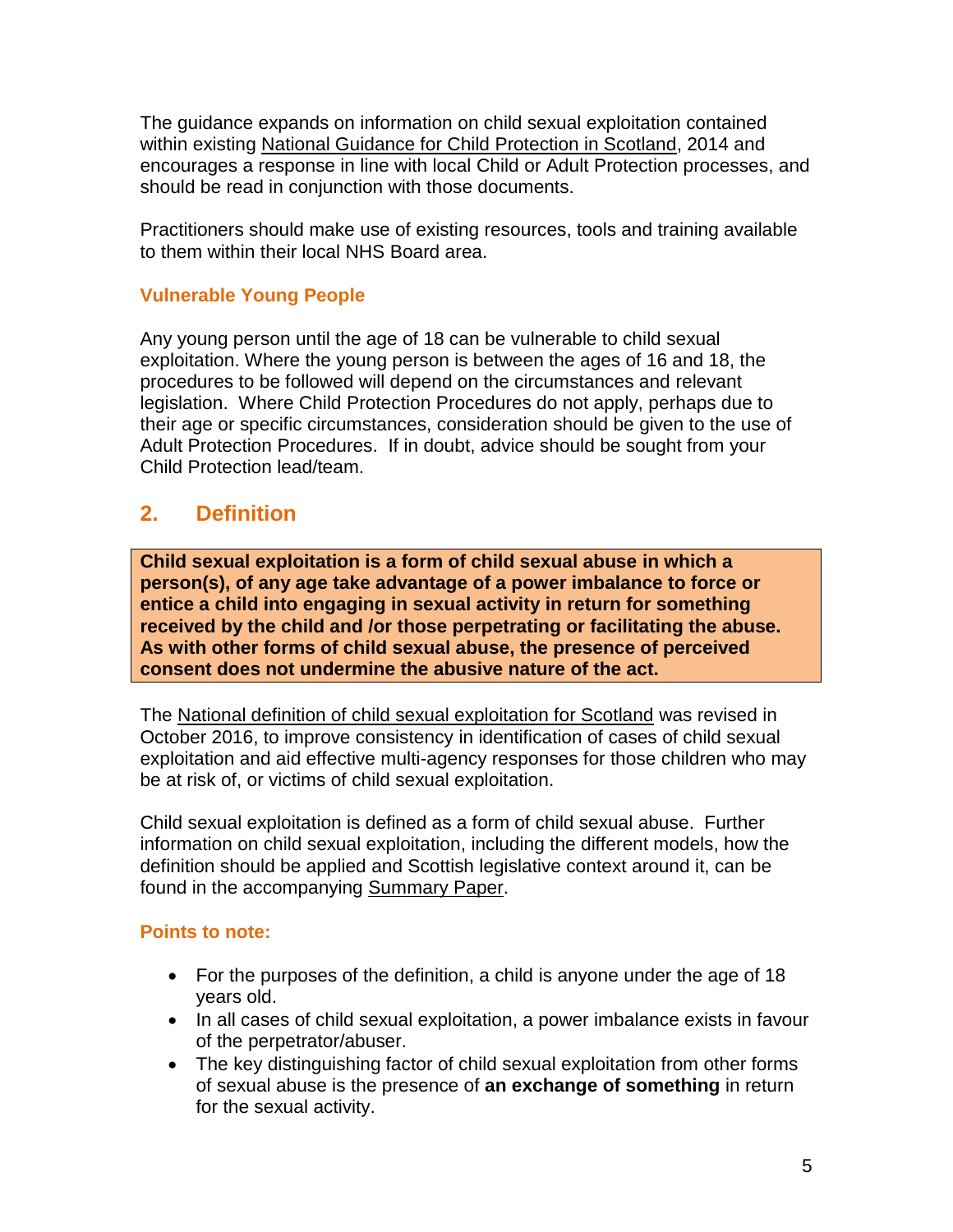- This can take the form of a tangible or intangible reward (money, drugs, alcohol, protection or perceived love or affection). For the child, this could also be prevention of something negative, for example a child who engages in sexual activity in order to avoid harm to other friends, family or pets.
- Child sexual exploitation can involve physical contact or occur through non-physical contact (for example, online via a webcam, being persuaded to watch pornography or posting sexual images).
- Child sexual exploitation happens to boys and girls.

# **3. Why Health Practitioners should be aware of child sexual exploitation**

Health is a universal provider for children and young people, and practitioners may have opportunities to spot indicators that a young person may be a victim, or at risk of child sexual exploitation. The nature of health service relationships, based on trust and the creation of a safe space, can also provide further opportunity to identify this type of abuse (a patient may choose to disclose information about themselves or another person which may raise a Child Protection concern).

Health practitioners have a duty to respond to concerns about the safety and wellbeing of a child or young person. Local Child Protection procedures will provide further guidance on how to respond meet your duties to keep that child safe. Aspects of that response may include:

- Providing direct support;
- Discussing concerns with a line manager or more experienced colleague;
- Seeking more information from the child or others;
- Recording information about your concerns;
- Making an initial referral to social work or police;
- Participating in a multi-agency response;
- Referring a person to local support services.

When it is recognised that a Child Protection response is required, it is in the best interests of the child or young person that information is shared between agencies (for example other health services, education, police, social work), to enable an appropriate assessment of the situation and a fully informed response. Anyone working with children and young people who have a concern that a child or young person may be at risk of child sexual exploitation must share those concerns in line with their local Child and Adult Protection procedures.

The requirement to share information when a child or young person may be at risk of significant harm will always override a professional or agency requirement to keep information confidential.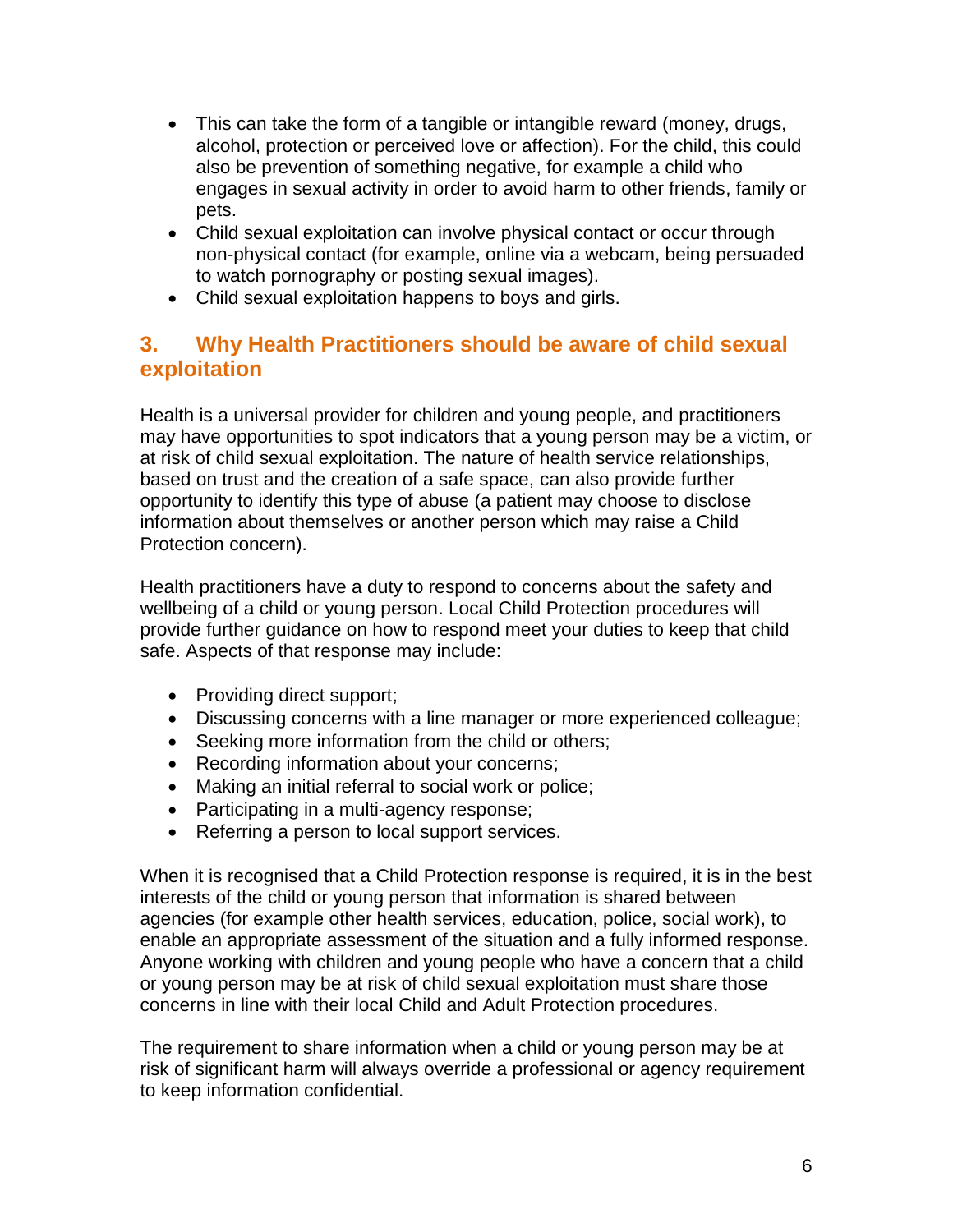If in doubt as to whether sharing information would be in the best interest of the child or others, a discussion should be had with the local Health Board Child Protection Advisor or Child Protection Team.

Confidentiality must be explained properly to young people, including its parameters and the fact that you will need to seek advice if you believe they are at risk of significant harm.

#### Case Study

A 15 year old attended her local Sexual Health Service several times over three months, receiving screening and treatment for Chlamydia and two negative pregnancy tests. The Sexual Health Service had noted deterioration in her physical appearance and personal hygiene. After several appointments the 15 year old disclosed that she was staying out all night; she was not getting on well with her mum and her older sister had moved out. She went on to disclose that her boyfriend had forced her to have sex with him and wanted her to have sex with his friends.

The Sexual Health Nurse contacted her local Child Protection lead for advice. The Sexual Health Nurse used a CSE screening tool to discuss the situation with the 15 year old, who was then confident in the next steps when the Nurse went on to make a referral to social work.

#### Case Study

A 16 year old boy attends the Emergency Department with a leg injury he claims came from falling awkwardly getting out of a car. He is accompanied by a male in his mid-20s who insists on being present throughout; the ED staff feel that the boy is very watchful of the older male.

The boy"s ED records show he has 12 attendances in three years, with six in the last six months, all for injuries; staff also notice significant bruising on his arms and upper legs. Local health record systems show that he has been in care since he was 12.

The ED staff try unsuccessfully to speak to the boy alone. Still concerned, they seek further information from the local Looked After Children (LAC) Nurse. The staff record their observations and the information they have gathered, and decide to make a formal referral to Social Work due to concerns about child sexual exploitation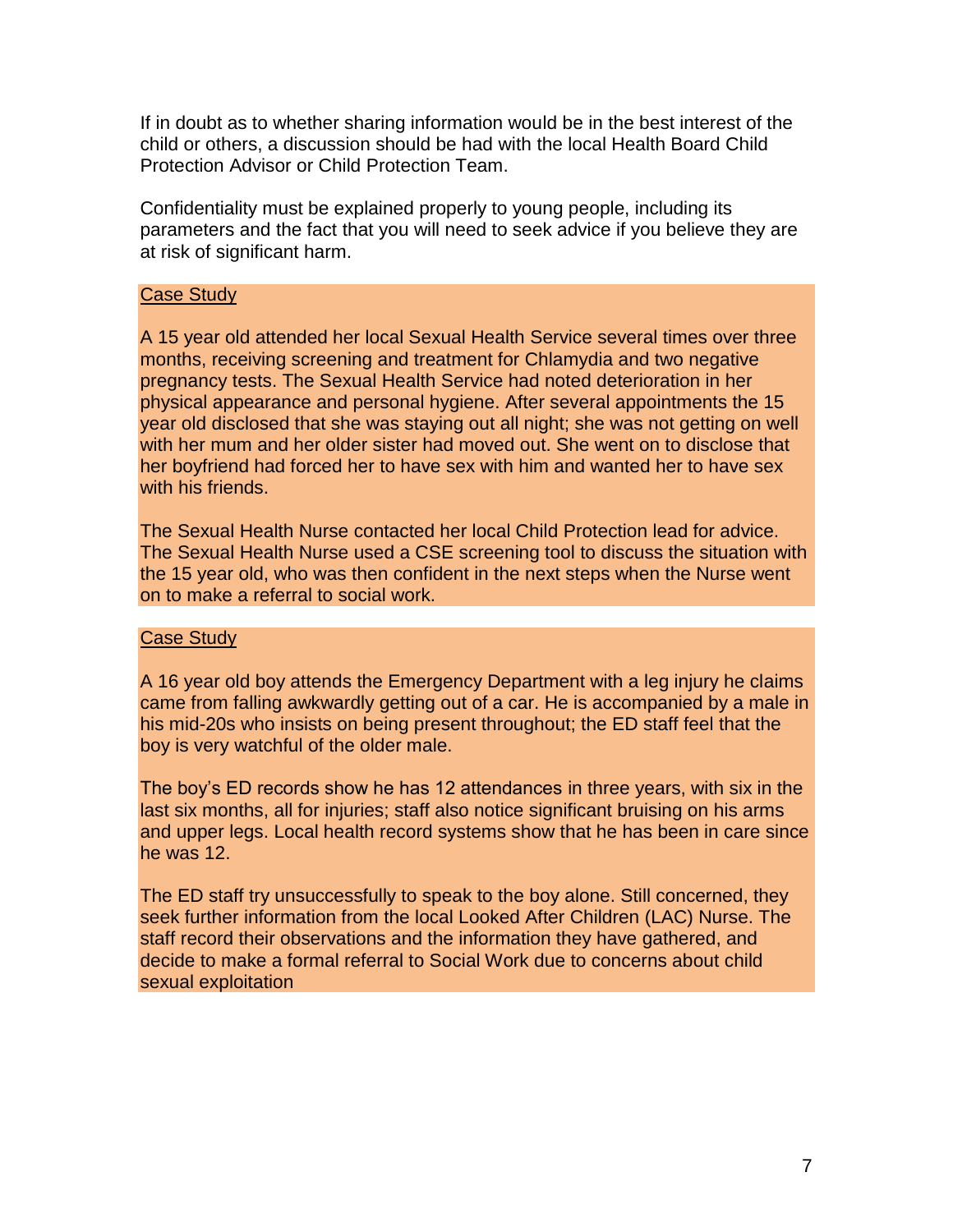# **4. Spotting the signs of child sexual exploitation**

If a practitioner spots the signs of child sexual exploitation, although this does not necessarily mean abuse is taking place, it should raise a degree of suspicion and lead to further enquiry .

Child sexual exploitation can present across a range of different health settings, and may be spotted by health practitioners working with children but also those working with adults who have dependent children. Health practitioners likely to be interacting with children at risk of or affected by child sexual exploitation, and who should therefore consider and suspect child sexual exploitation, include<sup>1</sup>;

- Addiction services:
- Dental professionals;
- Emergency health services;
- Family nurses;
- GP and practice nurses;
- Health Visitors
- Homeless services;
- Mental health services:
- Paediatric services;
- Paramedics and ambulance staff;
- Pharmacists:
- School nurses and LAC; (looked after children) specialist health staff;
- Sexual Health services:
- The 'gatekeepers', e.g. reception staff.

This list is not exhaustive and any health practitioner may be in a position to identify or suspect child sexual exploitation.

#### **Scenario**

A 15 year old approaches a pharmacist for the morning after pill. She says she does not need to go through all the advice as she has been through it before. She keeps her mobile phone on all the time that she is talking to the pharmacist and reacts to messages arriving with fear. She has a large amount of cash available to pay for the medication. An older man is present in the pharmacy while she is talking to the pharmacist and leaves with her. $2$ 

Many indicators of child sexual exploitation may be visible to health practitioners; examples can include<sup>3</sup>;

 $\overline{a}$ <sup>1</sup> Adapted from Kirtley, P (2013) "If you Shine a Light you will probably find it" Report of a Grass Roots Survey of Health Professionals with Regard to their Experiences in Dealing with Child Sexual Exploitation. NWG Network.

 $2$  This fictional scenario is presented in the Health Education England training video, available at [https://www.youtube.com/watch?v=sC4Nn\\_mYKu0](https://www.youtube.com/watch?v=sC4Nn_mYKu0)

 $3$  This is a condensed list of indicators of CSE. Other sources of indicators include the Academy of Medical Royal Colleges (2014) Child Sexual Exploitation: Improving recognition and response in health settings; Department of Health/Brook e-learning: Combating CSE.

[http://cse.brook.org.uk/story.html;](http://cse.brook.org.uk/story.html) Dagon, D. and Wray, N. (2014) Guidance on Child Sexual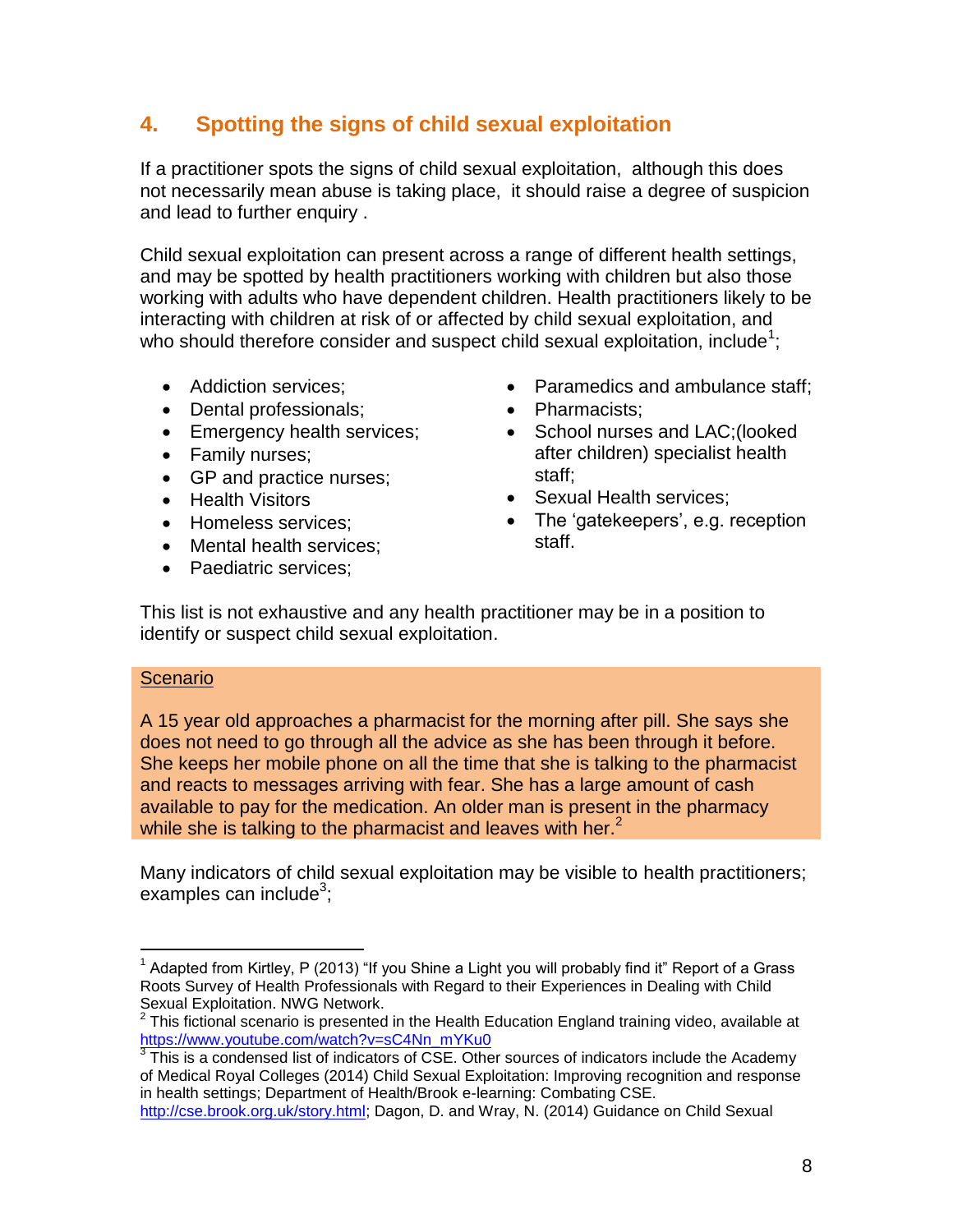- 1. What you might notice in their circumstances:
	- Presence of a controlling or older adult or 'boyfriend/girlfriend';
	- Evidence that a young person is being monitored through their mobile phone;
	- Young person with unexplained amounts of money or expensive presents or possessions;
	- Young people who fail to attend follow-up appointments and disengage from health services or school;
	- Changes in behaviour, including changes in eating habits;
	- Inappropriate sexualised behaviour.
- 2. What you might notice in what they say:
	- Young people who describe peers or friends as involved in sexual exploitation;
	- Young people who have been staying out late or have unexplained absences from home or school;
	- Young people with multiple sexual partners;
	- Young people who describe being in or taken to (or who were found in) houses/flats/hotel rooms where they engaged in sexual activity with multiple or older adults.
- 3. What you might notice in their health needs:

 $\overline{a}$ 

- Young people repeatedly seeking emergency contraception or terminations, or with repeat STIs;
- Young people expressing despair (e.g. challenging behaviour, aggression, self-harm);
- Young people presenting intoxicated or misusing alcohol or drugs;
- Late presentation of or unexplained injuries or symptoms;
- Disclosure of sexual/physical assault, followed by withdrawal of allegation;
- Evidence of physical abuse associated with sexual contact.

There are resources available to health practitioners to support identification of young people at risk of or affected by child sexual exploitation, some of which are outlined in Appendix 1.

Exploitation: A practitioners" resource pack. Barnardo"s, in partnership with the West of Scotland Child Protection Consortium.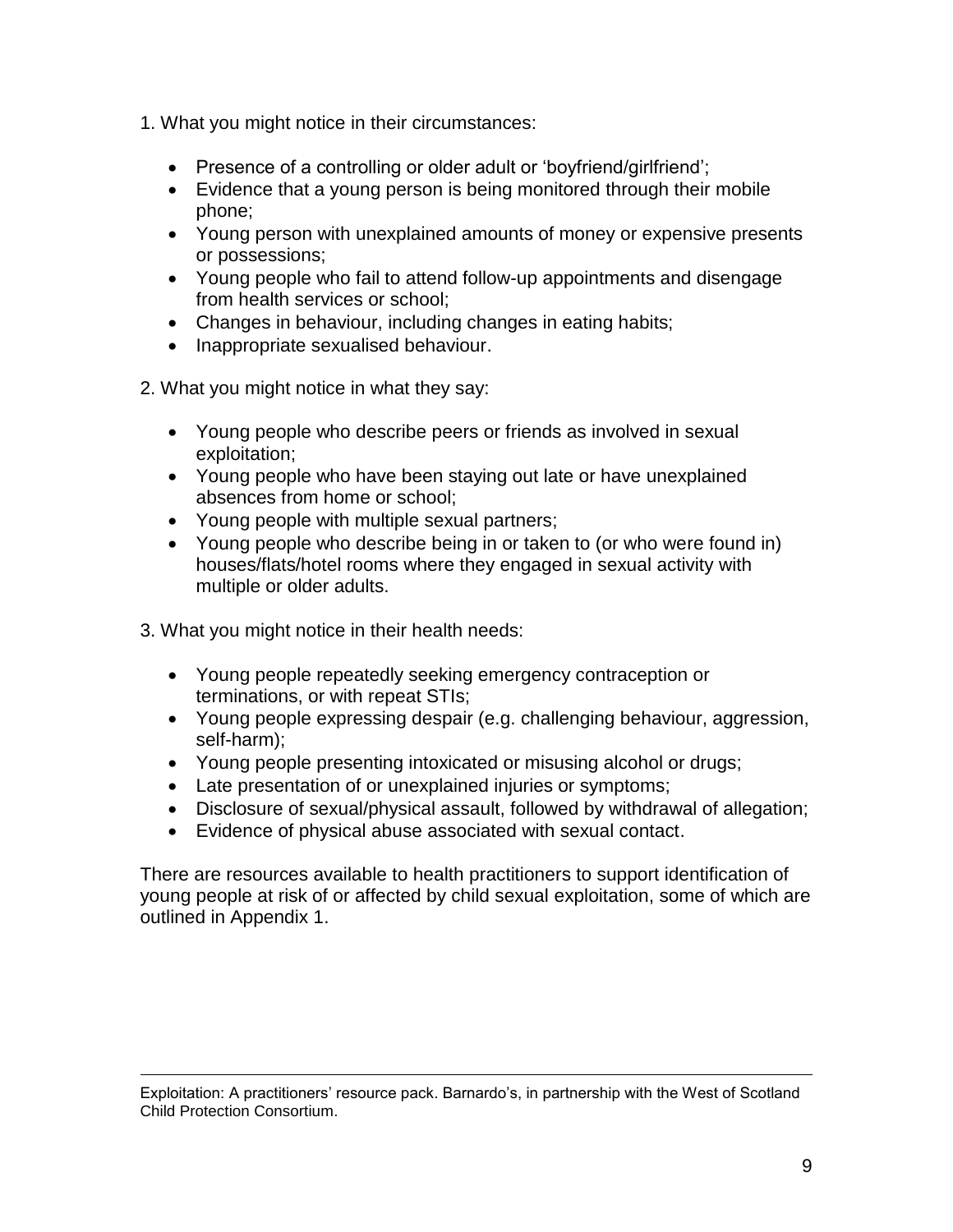# **5. Barriers to disclosing**

"It was just the norm for me sort of so I didn"t think anything was sort of wrong with what was going on until I'd gotten older."<sup>4</sup>

Due to the complex nature of this abuse, a child or young person may not be willing to disclose that he/she is being exploited. Reasons for not disclosing include:

- Not being aware that they are being exploited (for instance they may feel that there are in a consensual relationship with a perpetrator). Although often older, the perpetrator may be of similar age to the victim.
- Fear that perceived benefits of exploitation may outweigh the risks e.g. loss of: supply of alcohol, drugs; the "relationship" and associated "love" and attention;
- Fear of retribution or that situation could get worse;
- Fear of violence within exploitative relationship;
- Shame;
- Fear of not being believed;
- Fear of labelling e.g. as a prostitute or gay;
- Fear of separation from family ;
- Loss of control; fear of Police involvement and court proceedings.

"I didn"t want to cause anyone any distress, and I certainly didn"t want to be err, found out. I suppose. And so, that"s why I only told them a very small part of the story to start with, And that, the reaction to that was bad enough, so I umm, I would never have considered police involvement. Even if I was old enough to think about it."<sup>5</sup>

# **6. Young people at particular risk of child sexual exploitation**

Child sexual exploitation can affect any young person, from any religion or background. This can include a young person with no previously identified vulnerabilities; for example a young person may become exploited through a friendship with someone who has a relationship with a perpetrator, or through the internet.<sup>6</sup>

<sup>&</sup>lt;sup>4</sup> Account given by female, sexually abused, from Allnock, D. and Miller, P. (2013) No one noticed, no one heard: A study of disclosures of childhood abuse, p.27. Quotations are from young people about their experiences of a range of different types of abuse.

<sup>&</sup>lt;sup>5</sup> Account given by male, sexually abused, from Allnock, D. and Miller, P. (2013) No one noticed, no one heard: A study of disclosures of childhood abuse, p.29.

 $^6$  Dagon, D. and Wray, N. (2014) Guidance on Child Sexual Exploitation: A practitioners' resource pack. Barnardo"s, in partnership with the West of Scotland Child Protection Consortium.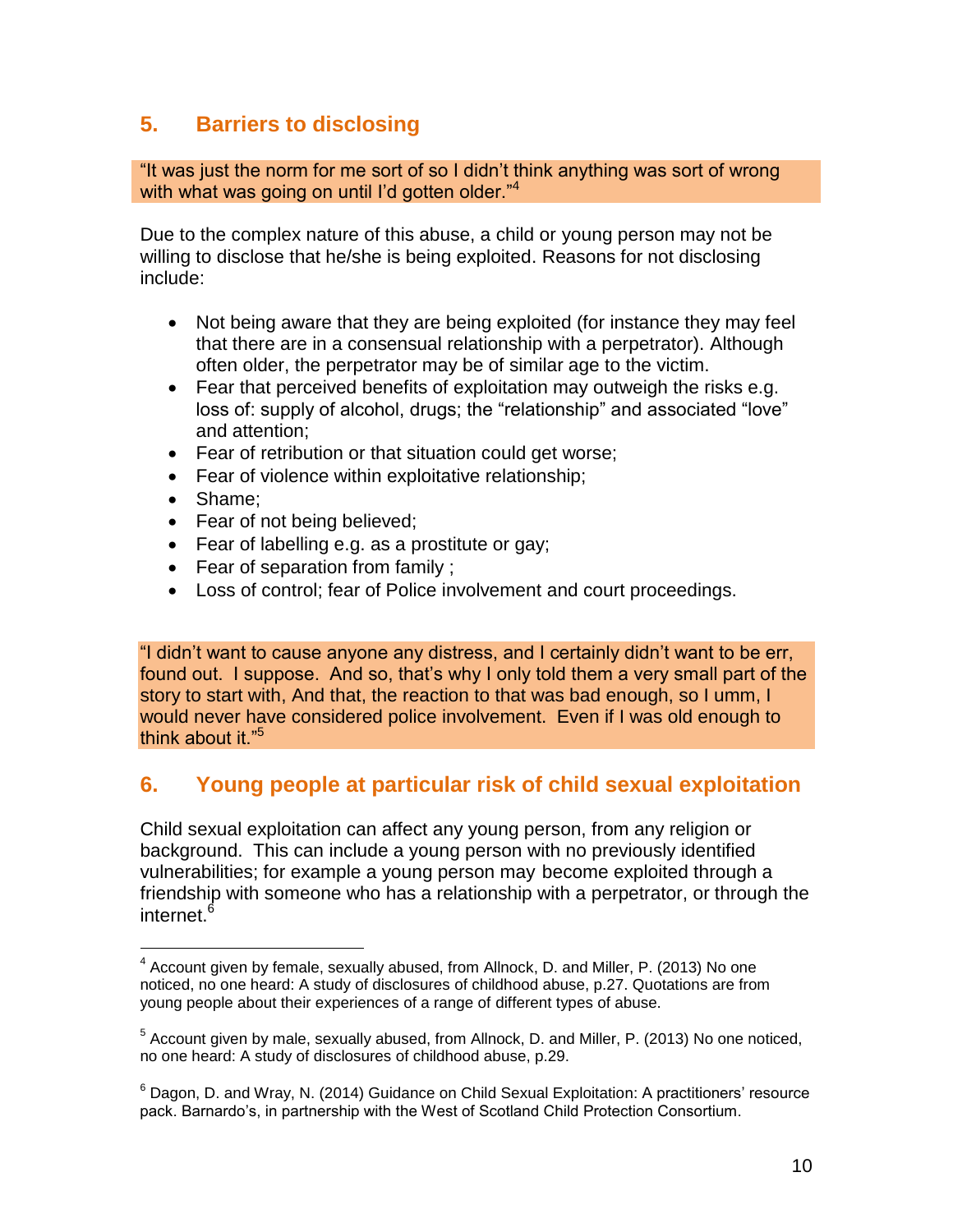Nevertheless, there are life experiences which are associated with increased risk of child sexual exploitation, including:

- A history of abuse, neglect and/or disadvantage;
- Being looked after, or formerly looked after:
- Disrupted family life, including family breakdown, bereavement, and/or domestic abuse;
- Multiple and fractured attachment patterns;
- Disengagement from education, isolation from other support mechanisms;
- Going missing from home or care environments;
- Drug or alcohol misuse;
- Poverty, living in a deprived community, homelessness;
- Poor health and wellbeing, social isolation, bullying;
- Low self-esteem, poor self-image, self-harm;
- Gang association;
- Having a disability, including learning disabilities/difficulties and mental health difficulties.

#### **Low Parental Monitoring**

Low parental monitoring (through lack of awareness, understanding or control of a child or young person"s activity – on or offline) may increase the likelihood of that child or young person being at risk of child sexual exploitation. Low parental monitoring is of equal concern from those whose parental responsibility lies with the state to those whose family unit include two working parents who leave the child with unsupervised internet access until they return from work.

Child sexual exploitation can affect any young person under age 18.

#### **Age of consensual sexual activity**

Children under the age of 13 years cannot consent to sexual activity under any circumstances; therefore any sexual activity involving a child under the age of 13 **must** be passed on in accordance with local Child Protection procedures. The average age when concerns regarding child sexual exploitation are first identified is 12-15, although younger children are being increasingly identified.

The Sexual Offences (Scotland) Act 2009 takes account of the circumstances when two similar aged older children consent to sexual activity. It is unlikely to be in the public interest to prosecute in the absence of any concerns regarding exploitation.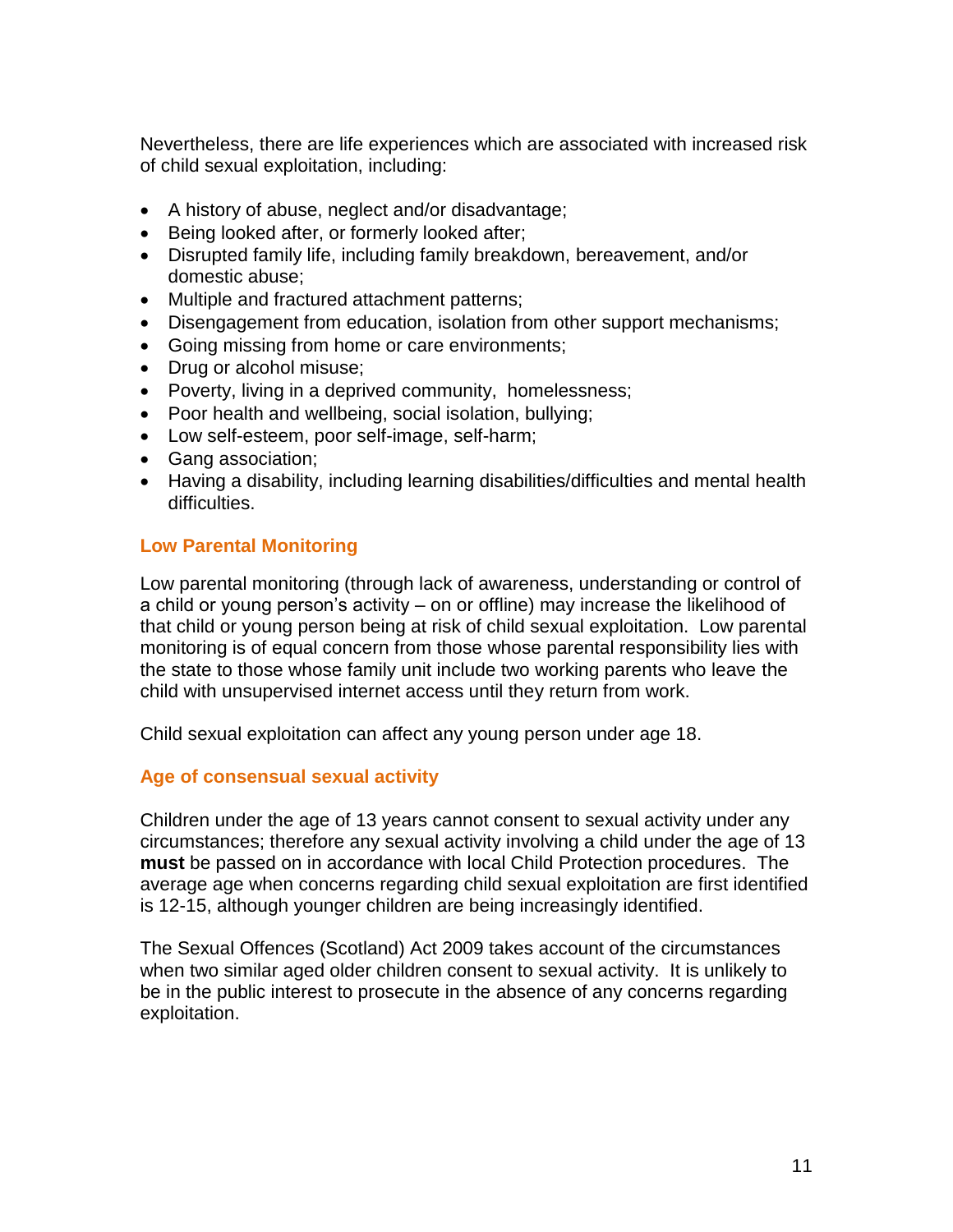# **7. What young people want from a health practitioner**

Work with young people<sup>7</sup> has provided some clear messages about what they want from health and other professionals:

 **Professional curiosity**. Young people who did not feel able to disclose abuse have said that they would have liked someone to notice their struggles and ask them about it; some young people who have disclosed abuse said they were able to do so because someone noticed the signs or impact of abuse and asked about it. There is also evidence that young people who were asked about abuse at a time when they were not ready to disclose that abuse or did not recognise that they were being exploited later used that experience as a pathway to disclose abuse.

"But I never really erm, I never really, I didn"t understand what was wrong and I never went and asked for help, but no one ever asked me if I needed help and I think, looking back it was, like, I don"t know, kind of the indicators you get if someone's being abused were there."<sup>8</sup>

 **Calm and safe communication**. Young people have expressed preferences to be asked about child sexual exploitation in a professional but conversational way; to be provided with a safe space in which to talk; for confidentiality to be explained; and for communication to be accessible (age/developmentally appropriate, responsive to their own terminology, e.g. for a person they are having sex with).

"I felt like that (the police) were getting really annoyed with me "cause I didn"t have the words for a lot of the things. So I was trying to explain things to them, and they were just looking at me, and they were like, "why don"t you know what it"s called? And I was just, "I don"t know". So, they said that I was a irrel – unreliable witness, because, I didn't have umm, the correct words."<sup>9</sup>

 **Respect, action and support**. Key features where young people had positive experiences of trying to disclose abuse were that the practitioner believed them, that action was taken to protect the young person and that the young person had access to some form of emotional support.

<sup>&</sup>lt;sup>7</sup> Rogstad, K. and Johnston, G. (2014) Spotting the signs. A national proforma for identifying risk of child sexual exploitation in sexual health services. BASHH/Brook; Allnock, D. and Miller, P. (2013) No one noticed, no one heard: A study of disclosures of childhood abuse. NSPCC. This section contains quotes from young people obtained in the latter study, relating to a range of types of abuse.<br><sup>8</sup> Account given

Account given by female, sexually abused, from Allnock, D. and Miller, P. (2013) No one noticed, no one heard: A study of disclosures of childhood abuse, p.30.<br>9 Assembly this his famele, sexual abuse, from Allpeel's D, and Miller.

Account given by a female, sexual abuse, from Allnock, D. and Miller, P. (2013) No one noticed, no one heard: A study of disclosures of childhood abuse, p.43.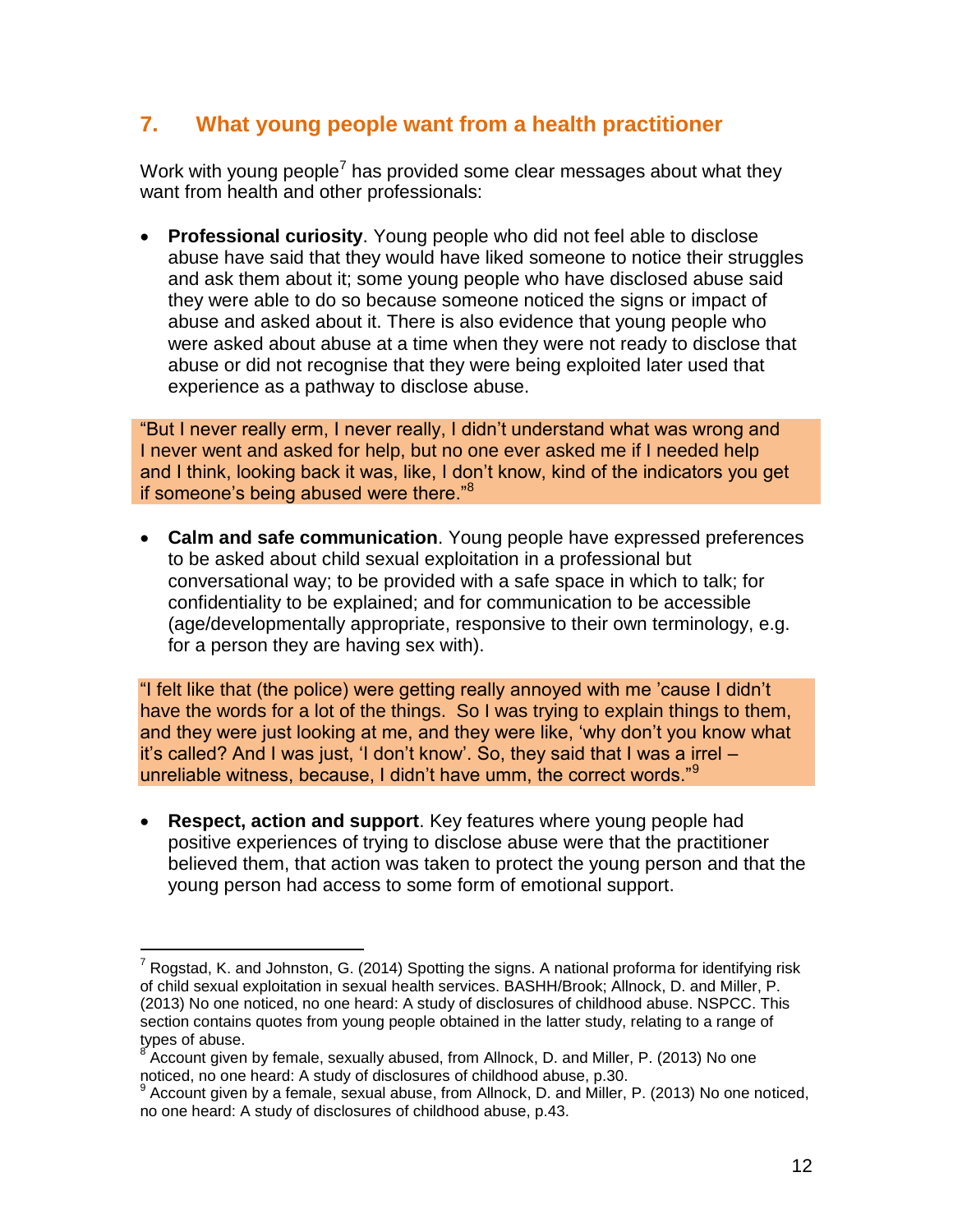**Information and explanation.** Young people wanted to be involved in and informed about decisions that were taken, plans that were made, and how the process was progressing. This was described as particularly important because the experience of exploitation may have left the young person with anxieties around loss of control.

"I"ve told the doctor. I hate doctors. Went in several times and said OK something is wrong, I need some help - I cut myself, I feel entirely depressed, I've tried to kill myself. Every time they'd just say I'm being silly and to go home and grow up." $10$ 

For information on resources about working with and talking to children and young people, see Appendix 1

 $\overline{a}$  $10$  Account given by female, range of abuse, from Allnock, D. and Miller, P. (2013) No one noticed, no one heard: A study of disclosures of childhood abuse, p.29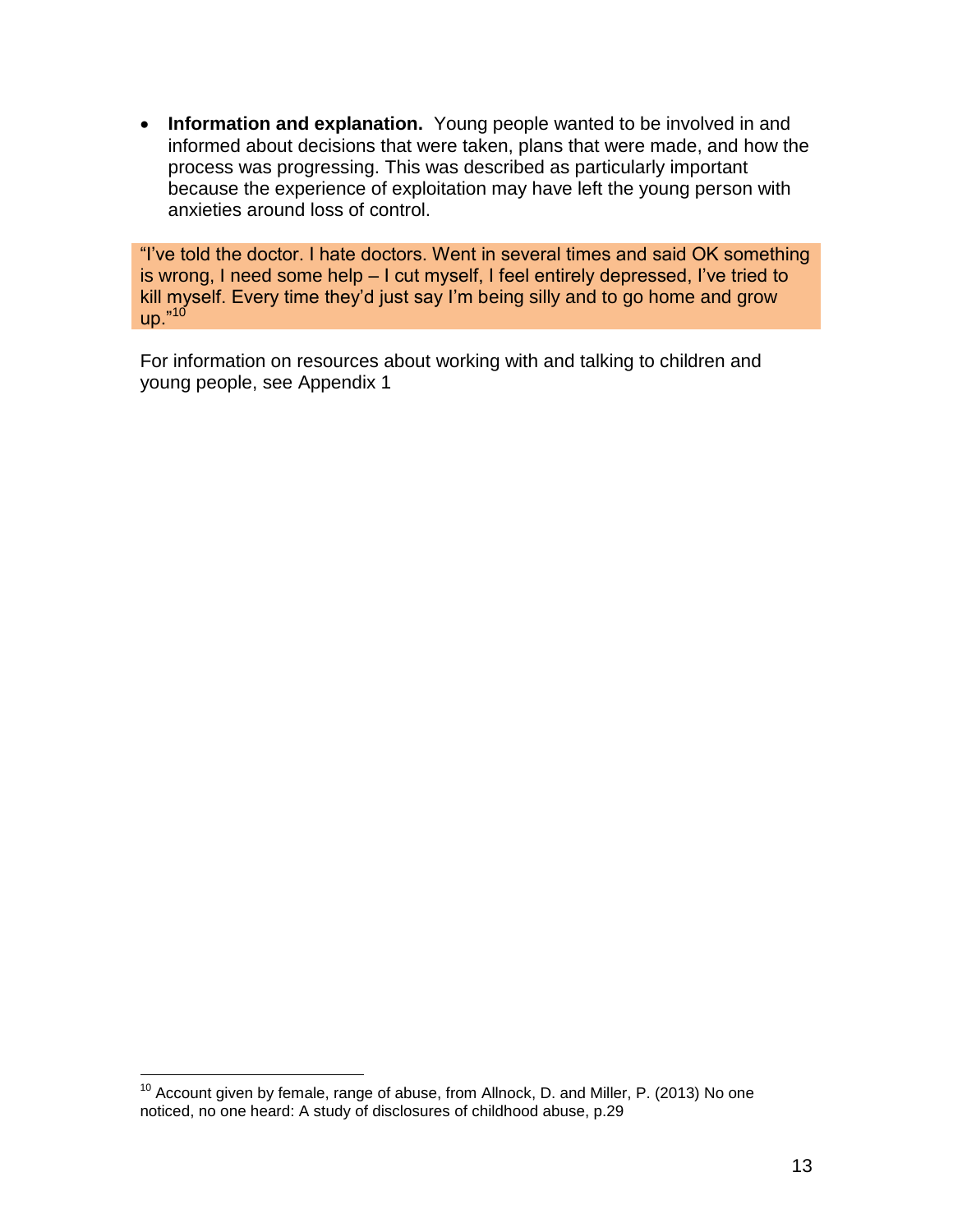# **8. Responding**

Child sexual exploitation is child abuse and concerns should be raised and responded to in line with local NHS Board Child Protection training and Procedures.

**If you believe a child or young person is in immediate danger, you should contact the police.**

### **Key Learning Outcomes**

- **Be aware and alert to possible indicators of child sexual exploitation.**
- **Ask questions when you have concerns.**
- **Consider accessing further information from health record systems or by calling another health professional who may know the young person.**
- **Use the screening/risk assessment tools available to record concerns and guide your decisions.**
- **If in doubt, seek advice from a more experienced colleague, e.g. Child Protection Paediatrician or Child Protection Advisor.**
- **If you have a concern, make a referral in line with local Child Protection Procedures.**

Further examples of tools and resources available to help identify child sexual exploitation and communicate with young people are listed at Appendix 1.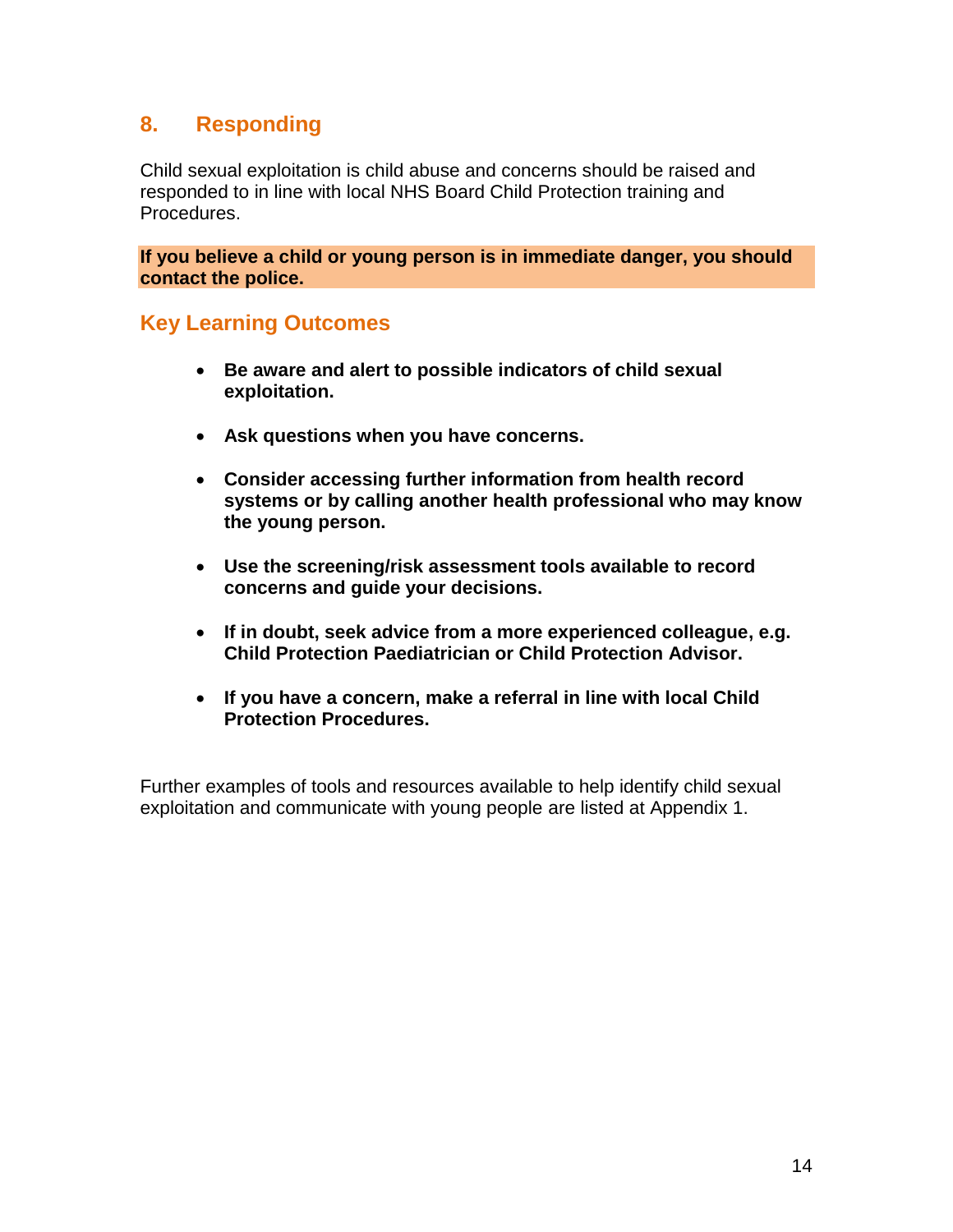# **Appendix 1: Resources**

**Useful organisations offering information and advice on child sexual exploitation** 

- **[NSPCC](https://www.nspcc.org.uk/search/?query=child+exploitation)**
- **Barnardo**["s Scotland](http://www.barnardos.org.uk/search?cx=010239517264350833691%3Aidjo4m7jsci&ie=UTF-8&q=child+sexual+exploitation&qText=child+sexual+exploitation&siteurl=www.barnardos.org.uk%2Fwhat_we_do%2Fcorporate_strategy%2Fscotland.htm&ref=www.google.co.uk%2Furl%3Fsa%3Dt%26rct%3Dj%26q%3D%26esrc%3Ds%26source%3Dweb%26cd%3D1%26ved%3D0ahUKEwjYo5PZv_vSAhUlLMAKHTtJBk8QFggnMAA%26url%3Dhttp%253A%252F%252Fwww.barnardos.org.uk%252Fwhat_we_do%252Fcorporate_strategy%252Fscotland.htm%26usg%3DAFQjCNE53ioWa20TXoe4sunS3mCNR5cZrg%26sig2%3DjPnhATprRW_xz_B0YDJwpA%26bvm%3Dbv.150729734%2Cd.d24&ss=)

**National guidance on child sexual exploitation**

- **[National Action Plan to Prevent and Tackle Child Sexual Exploitation](http://www.gov.scot/Resource/0049/00497283.pdf)  [Update, 2016](http://www.gov.scot/Resource/0049/00497283.pdf)**
- **[Child Sexual Exploitation: Definition and Summary,](https://beta.gov.scot/publications/child-sexual-exploitation-definition-summary/) 2016**
- **[Child Sexual Exploitation: Definition and Practitioner Briefing Paper,](http://www.gov.scot/Publications/2016/10/8235) 2016**
- **[Scotland's National CSE Campaign Website](http://www.csethesigns.scot/)**
- **[NHS Choices Child sexual exploitation: a practical guide for](http://www.nhs.uk/Livewell/abuse/Pages/child-sexual-abuse.aspx)  [professionals](http://www.nhs.uk/Livewell/abuse/Pages/child-sexual-abuse.aspx)**

**Communicating with young people**

- **[0-18 years guidance: Communication, General Medical Council](http://www.gmc-uk.org/guidance/ethical_guidance/children_guidance_14_21_communication.asp)**
- **[Safeguarding Children Toolkit for General Practice, Royal College of](http://www.rcgp.org.uk/clinical-and-research/toolkits/the-rcgp-nspcc-safeguarding-children-toolkit-for-general-practice.aspx)  [General Practitioners](http://www.rcgp.org.uk/clinical-and-research/toolkits/the-rcgp-nspcc-safeguarding-children-toolkit-for-general-practice.aspx)**

**National Guidance on Child Protection**

- **[The National Guidance for Child Protection in Scotland, 2014](http://www.gov.scot/Resource/0045/00450733.pdf)**
- **[Child Protection Guidance for Health Professionals, 2013](http://www.gov.scot/Resource/0041/00411543.pdf)**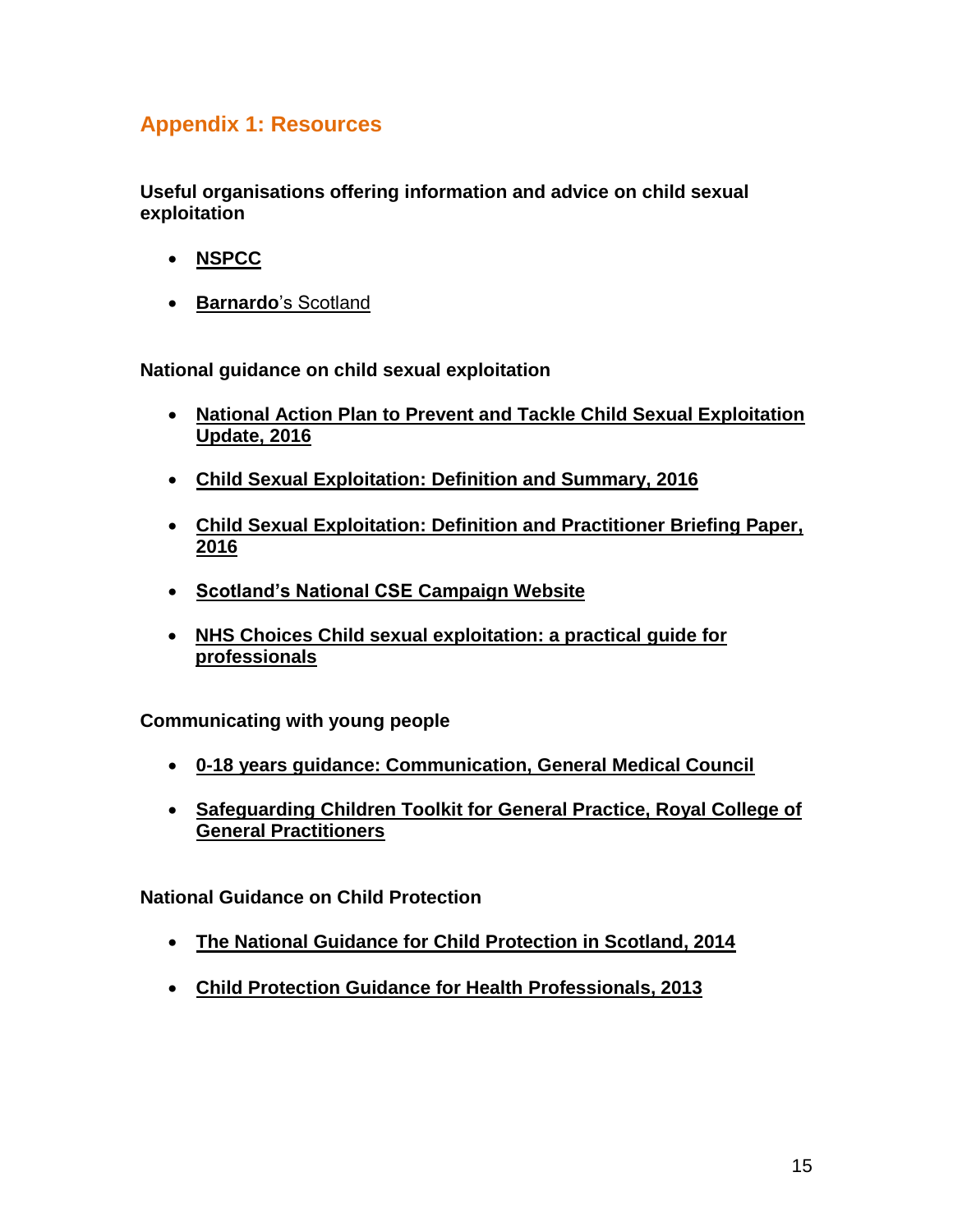**Other resources**

- **[Child Sexual Exploitation, Improving Recognition and Response in](http://www.aomrc.org.uk/wp-content/uploads/2016/05/Child_Sexual_Exploitation_0914.pdf)  [Health Settings, Academy of Medical Royal Colleges, 2014](http://www.aomrc.org.uk/wp-content/uploads/2016/05/Child_Sexual_Exploitation_0914.pdf)**
- **[Child maltreatment: when to suspect maltreatment in under 18s](https://www.nice.org.uk/guidance/CG89) National Institute for Health and Care Excellence, 2009**
- **[Spotting the SIGNS, A National Pro Forma for identifying risks of](https://www.bashh.org/documents/Spotting-the-signs-A%20national%20proforma%20Apr2014.pdf)  [child sexual exploitation in sexual health services](https://www.bashh.org/documents/Spotting-the-signs-A%20national%20proforma%20Apr2014.pdf)**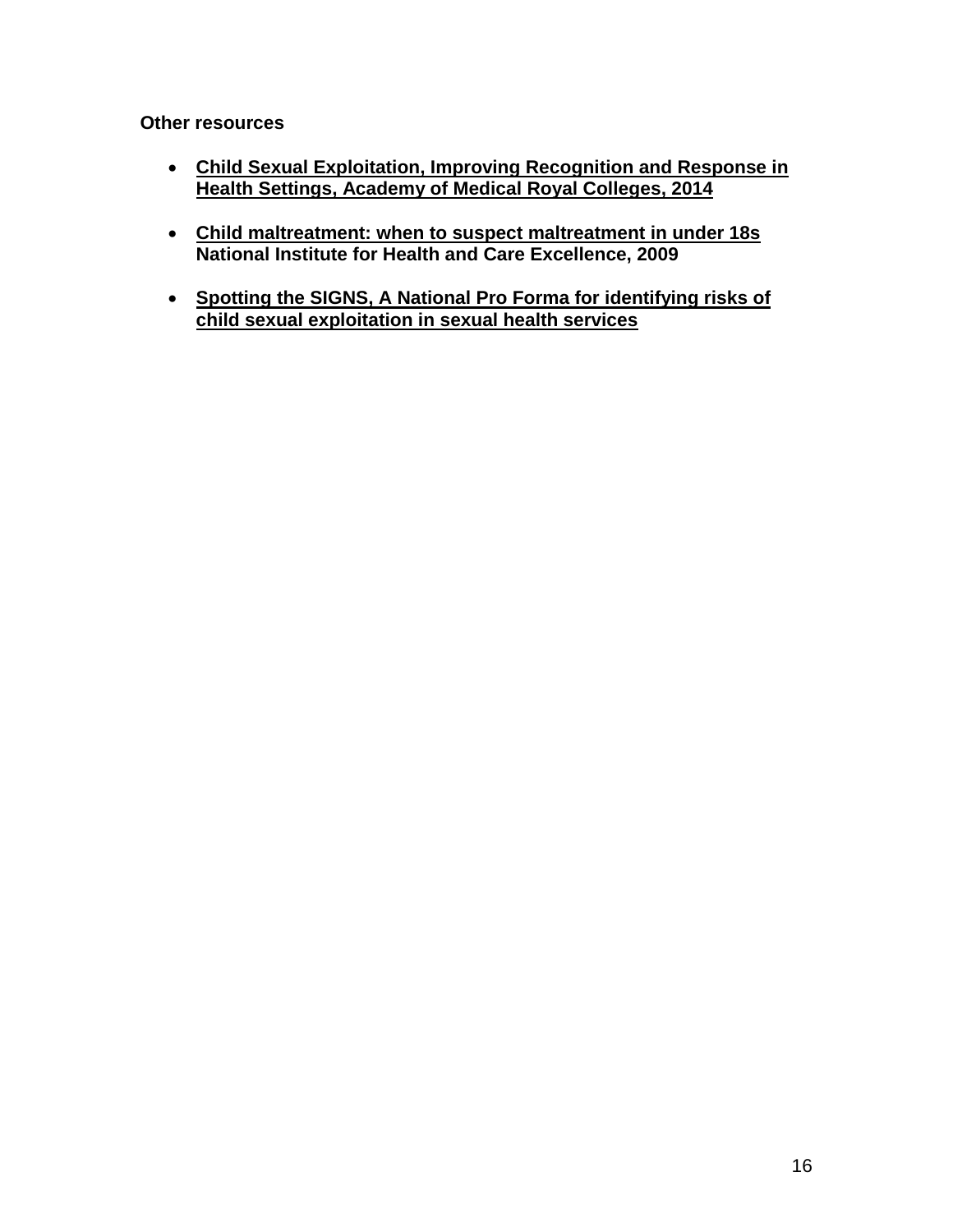# **Appendix 2: References**

Academy of Medical Royal Colleges (2014) Child Sexual Exploitation: Improving recognition and response in health settings. [http://www.aomrc.org.uk/wp](http://www.aomrc.org.uk/wp-content/uploads/2016/05/Child_Sexual_Exploitation_0914.pdf)[content/uploads/2016/05/Child\\_Sexual\\_Exploitation\\_0914.pdf](http://www.aomrc.org.uk/wp-content/uploads/2016/05/Child_Sexual_Exploitation_0914.pdf)

Allnock, D. and Miller, P. (2013) No one noticed, no one herd: A study of disclosures of childhood abuse. NSPCC. [https://www.nspcc.org.uk/globalassets/documents/research-reports/no-one](https://www.nspcc.org.uk/globalassets/documents/research-reports/no-one-noticed-no-one-heard-report.pdf)[noticed-no-one-heard-report.pdf](https://www.nspcc.org.uk/globalassets/documents/research-reports/no-one-noticed-no-one-heard-report.pdf)

Dagon, D. and Wray, N. (2014) Guidance on Child Sexual Exploitation: A practitioners' resource pack. Barnardo's, in partnership with the West of Scotland Child Protection Consortium.

Department of Health/Brook e-learning: Combating CSE. <https://www.brook.org.uk/our-work/cse-e-learning-tool>

Rogstad, K. and Johnston, G. (2014) Spotting the signs. A national proforma for identifying risk of child sexual exploitation in sexual health services. BASHH/Brook. [http://www.bashh.org/documents/Spotting-the-signs-CSE-](http://www.bashh.org/documents/Spotting-the-signs-CSE-%20a%20national%20proforma%20April%202014%20online.pdf) [%20a%20national%20proforma%20April%202014%20online.pdf](http://www.bashh.org/documents/Spotting-the-signs-CSE-%20a%20national%20proforma%20April%202014%20online.pdf)

Scottish Government (2014) The National Guidance for Child Protection in Scotland.<http://www.gov.scot/Resource/0045/00450733.pdf>

Scottish Government (2016) Child Sexual Exploitation: Definition and Practitioner Briefing Paper <http://www.gov.scot/Resource/0050/00508563.pdf>